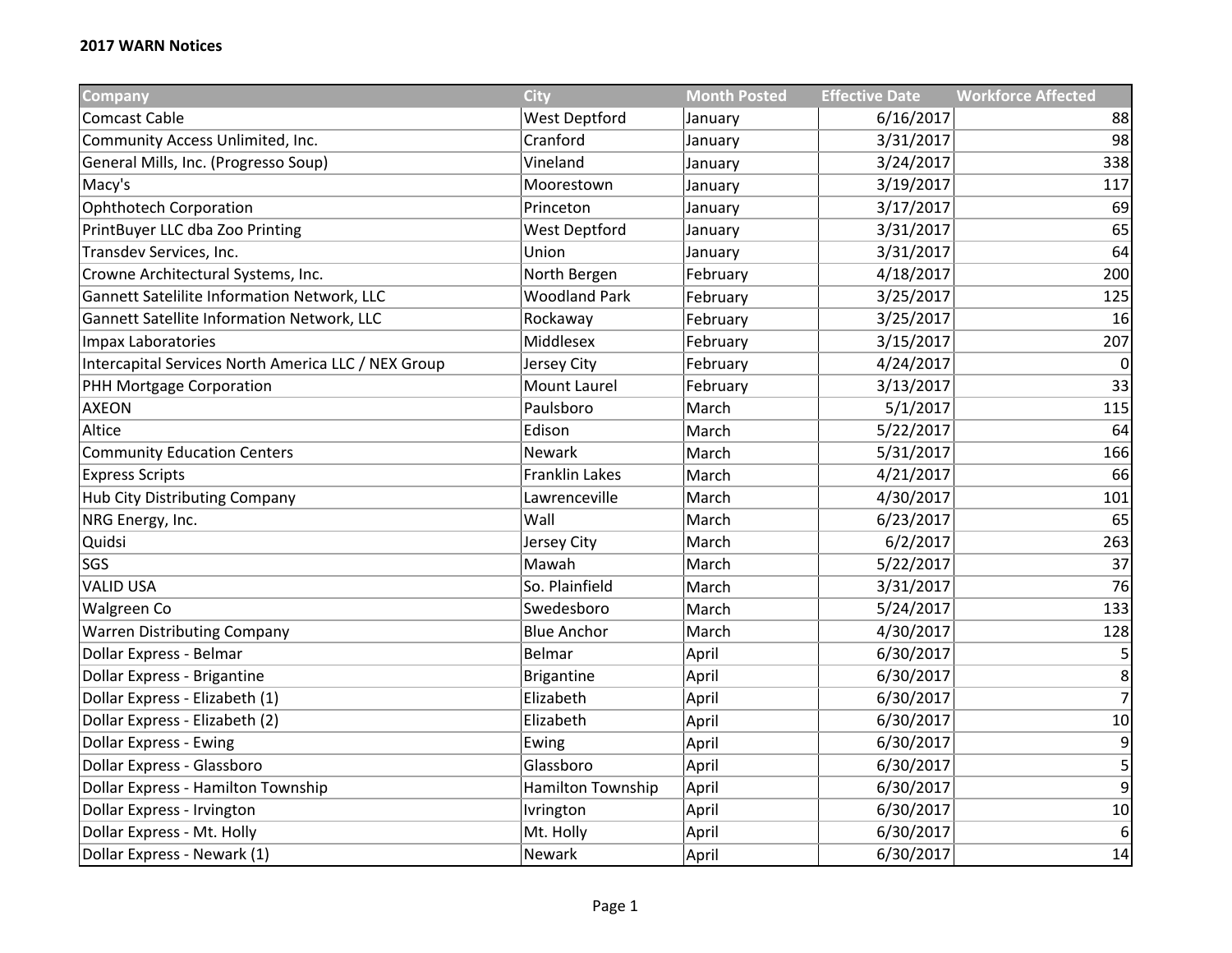| <b>Company</b>                                                | <b>City</b>             | <b>Month Posted</b> | <b>Effective Date</b> | <b>Workforce Affected</b> |
|---------------------------------------------------------------|-------------------------|---------------------|-----------------------|---------------------------|
| Dollar Express - Newark (2)                                   | Newark                  | April               | 6/30/2017             | 13                        |
| Dollar Express - Paterson                                     | PatersoN                | April               | 6/30/2017             | 8                         |
| Dollar Express - Pleasantville                                | Pleasantville           | April               | 6/30/2017             | $\overline{9}$            |
| Dollar Express - Vineland                                     | Vineland                | April               | 6/30/2017             | $\overline{7}$            |
| Dollar Express- East Orange                                   | East Orange             | April               | 6/30/2017             | 11                        |
| Gannett Satellite Information Network - Freehold              | Freehold Township       | April               | 6/4/2017              | 213                       |
| Pochet of America, Inc.                                       | Wayne                   | April               | 6/30/2017             | 30                        |
| Retail Logistics, LLC                                         | Wayne                   | April               | 6/19/2017             | 68                        |
| Ricoh USA, Inc.                                               | <b>West Caldwell</b>    | April               | 6/2/2017              | 77                        |
| The GEO Company                                               | <b>Boca Raton</b>       | April               | 6/4/2017              | 84                        |
| B & B Bachrach                                                | Lawrence Twonship       | May                 | 8/6/2017              | 8                         |
| Covance Laboratories                                          | <b>West Trenton</b>     | May                 | 10/31/2017            | 39                        |
| Gannett Satellite Information Network, LLC                    | Neptune                 | May                 | 7/3/2017              | 88                        |
| Novartis Pharmceuticals Corporation                           | <b>East Hanover</b>     | May                 | 7/28/2017             | 204                       |
| <b>Total Airport Services, LLC</b>                            | Newark                  | May                 | 7/7/2017              | 34                        |
| Compass Group USA d/b/a FLIK Lifestyles                       | Voorhees                | June                | 8/26/2017             | 101                       |
| Davlyn                                                        | Monroe Township         | June                | 10/30/2017            | 115                       |
| Holiday Inn - Cherry Hill                                     | Cherry Hill             | June                | 6/29/2017             | 82                        |
| Kellogg's                                                     | Cranbury                | June                | 7/29/2017             | 316                       |
| Maserati North America, Inc.                                  | <b>Englewood Cliffs</b> | June                | 8/11/2017             | 32                        |
| Mount Laurel Center                                           | Mount Laurel            | June                | 7/16/2017             | 323                       |
| Siemens PPAL, LLC (Newark Internation Airport O & M           |                         |                     |                       |                           |
| Contract)                                                     | Newark                  | June                | 8/31/2017             | 63                        |
| The Medicines Company                                         | Parsippany              | June                | 8/1/2017              | 52                        |
| <b>Sears Holdings</b>                                         | Watchung                | July                | 9/17/2017             | 126                       |
| Bergen Regional Medical Center                                | Paramus                 | August              | 9/30/2017             | $\Omega$                  |
| <b>Blue Apron</b>                                             | Jersey City             | August              | 10/6/2017             | 1270                      |
| <b>Bristol-Myers Squibb</b>                                   | Lawrence Township       | August              | 10/6/2017             | 58                        |
| Command Security Corporation                                  | Los Angeles             | August              | 8/31/2017             | 113                       |
| JHT Corporation (f/k/a JPC Enterprises, Inc. t/a Jersey Paper |                         |                     |                       |                           |
| Plus)                                                         | Edison                  | August              | 10/28/2017            | 111                       |
| Maserati North America                                        | <b>Englewood Cliffs</b> | August              | 10/10/2017            | $\overline{2}$            |
| <b>RDSL Urban NY LLC</b>                                      | Carlstadt               | August              | 11/14/2017            | $\overline{\mathbf{8}}$   |
| S.S. White Technologies                                       | Piscataway              | August              | 10/15/2017            | 126                       |